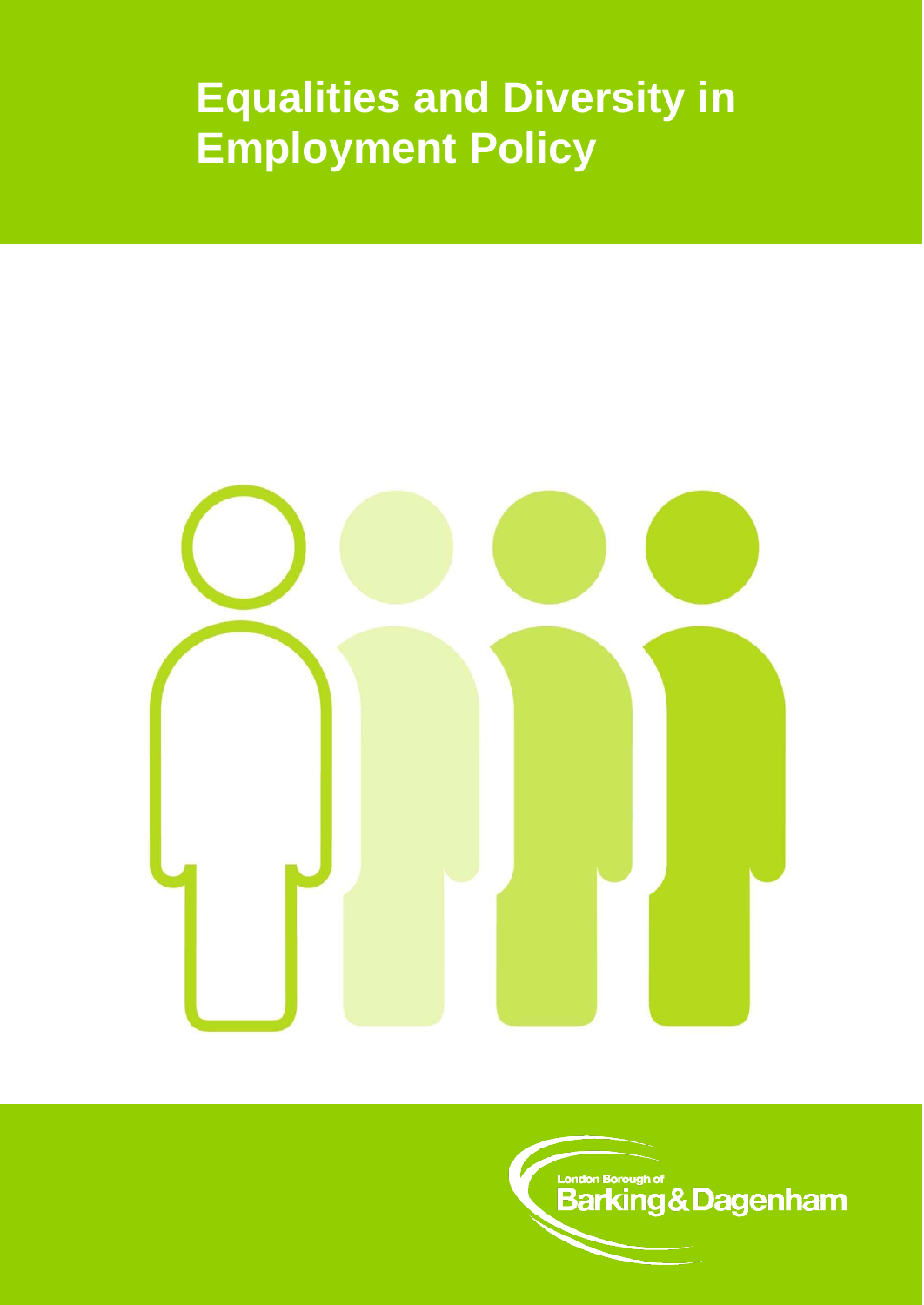| <b>Contents</b>                                 |                                                             | Page |
|-------------------------------------------------|-------------------------------------------------------------|------|
| 1. Introduction                                 | <b>Council Policy</b>                                       | 3    |
| 2. General                                      |                                                             | 4    |
|                                                 | <b>Employee's Responsibilities</b>                          | 5    |
|                                                 | Manager's responsibilities                                  | 5    |
|                                                 | <b>Human Resources</b>                                      | 6    |
| 4. Key employment areas                         | Appointment and selection                                   | 6    |
|                                                 | Learning and development                                    | 7    |
|                                                 | Pay and reward                                              | 7    |
|                                                 | "Positive action"                                           | 7    |
|                                                 | <b>Trade Unions</b>                                         | 8    |
|                                                 | Under-represented employee support<br>networks <sup>'</sup> | 8    |
| 5. Equalities and diversity in the<br>workplace | Discrimination, bullying and<br>harassment                  | 8    |
|                                                 | Employing disabled people                                   | 9    |
|                                                 | Workplace issues                                            | 9    |
|                                                 | Workplace targets                                           | 9    |
| 6. Monitoring                                   |                                                             | 10   |
| <b>Appendix A</b>                               | List of key employment documentation                        | 11   |
| <b>Appendix B</b>                               | "Two-Tick" Employer Accreditation                           | 12   |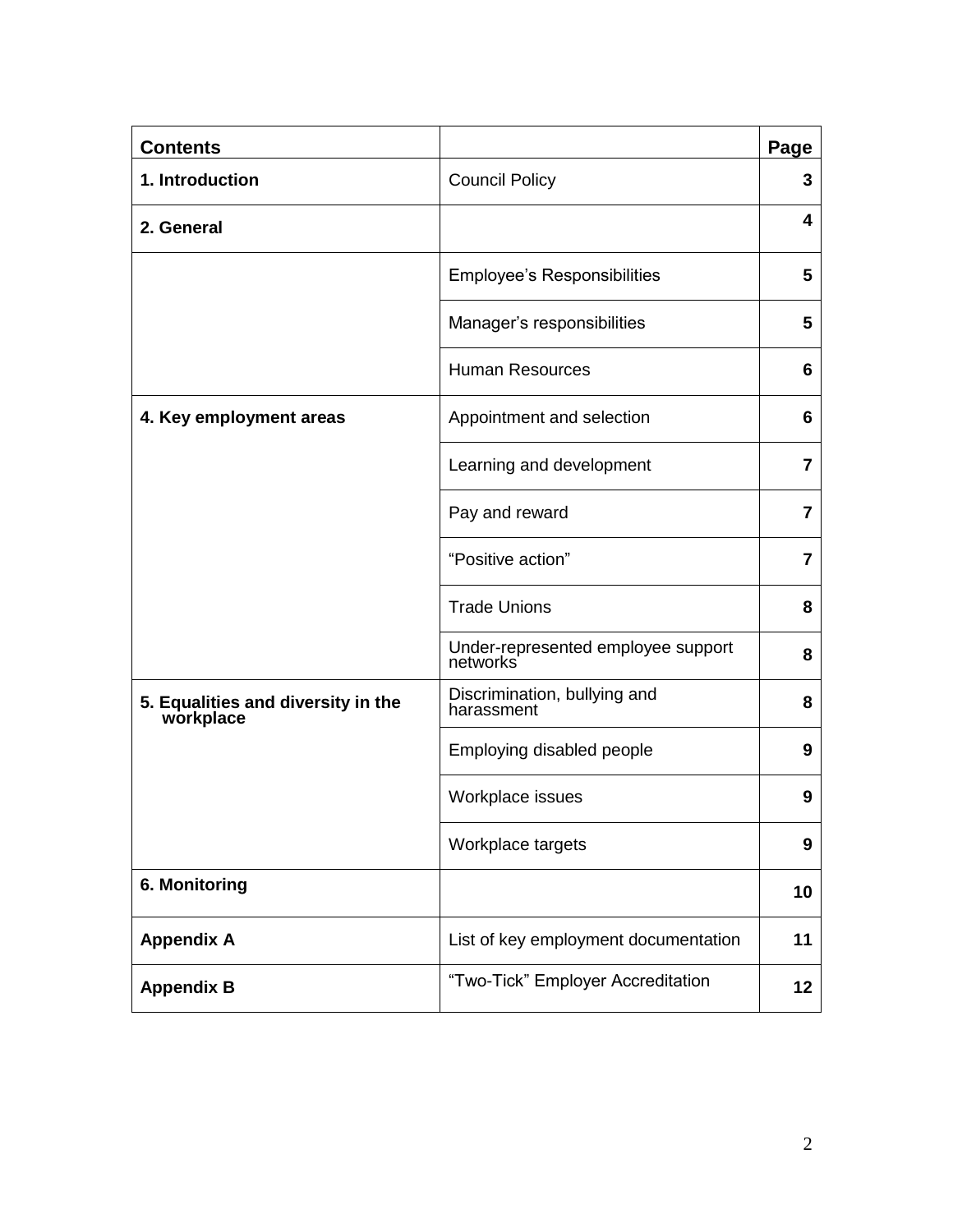## **1. Introduction**

#### **Council Policy**

1. The Council is an equal opportunity and Investors in People (IIP) accredited employer and wholeheartedly supports the principle of equalities and diversity in employment.

The aim of this Policy is to ensure that no job applicant or employee receives less favourable treatment and that they are given the assistance needed to attain their full potential. Our employment processes and conditions will be free from discrimination and every effort will be made to remove any unnecessary and unjustifiable barriers to employment, training and promotion.

We believe that it is in the Council's best interests and all those who work for it, to value and respect the diversity of every individual and to give equal opportunity to progress within the organisation.

- 2. The Council must also ensure that it complies with the requirements of the Equality Act 2010, which imposes a duty on 'public authorities' and other bodies when exercising public functions to have due regard to the need to:
	- a) eliminate discrimination, harassment, victimisation and any other conduct that is prohibited by or under the Act
	- b) advance equality of opportunity between persons who share a relevant protected characteristic and persons who do not share it
	- c) foster good relations between persons who share a relevant protected characteristic and persons who do not share it.

The "protected characteristics" are:

- age
- **•** disability
- gender reassignment
- marriage and civil partnership
- pregnancy and maternity
- race (including ethnic or national origins, colour or nationality)
- religion or belief
- sex
- sexual orientation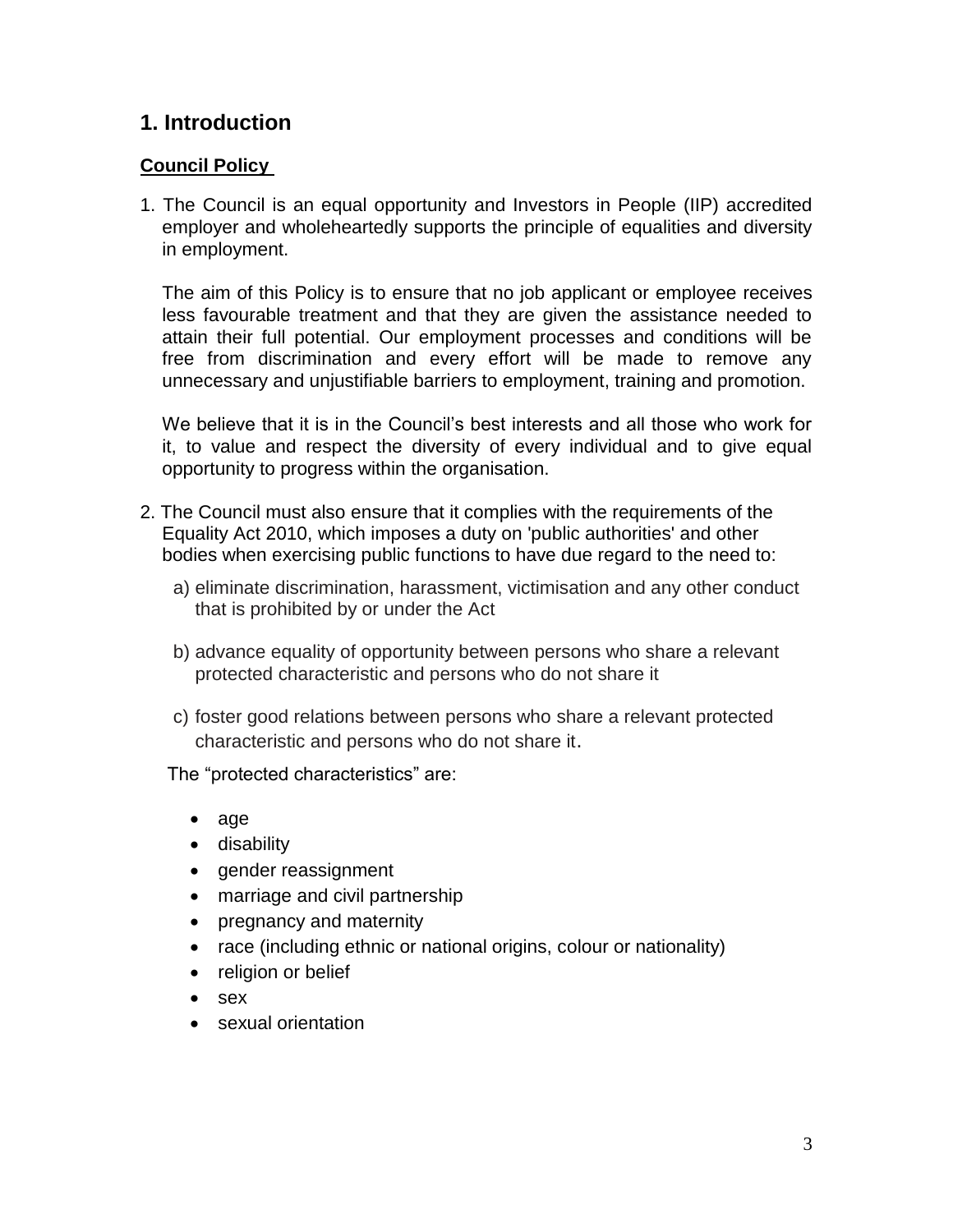- 3. The Policy supports the Council's corporate objectives, as set out in its overall strategy and Single Equality Scheme 2013-2016 and aims to:
	- ensure that its employment practices do not discriminate against any group or individual on any unjustifiable grounds;
	- make the profile of its workforce at all levels as representative of the Borough's population as possible;
	- monitor its employment processes by relevant protected characteristics and take action to address inequalities that are apparent;
	- promote a culture of fairness and respect in all its employment policies, procedures and practices;
	- provide appropriate training for employees on equality issues;
	- protect its employees from harassment and investigate all claims of harassment that are made;
	- respond appropriately to the particular needs of employees, including those relating to religion or culture.
	- develop the Council's reputation as a progressive and fair employer and as a result reduce the likelihood of any legal action against the Council.
	- ensure that our working practice remains in line with all legal requirements.

## **2. General**

- 1. The Policy is delivered through the Council's employment strategies, policies and procedures, which have been developed in consultation with key stakeholders, including managers, trade unions and employee representatives.
- 2. The Council's employment policies and procedures are regularly reviewed and updated to ensure that they comply with the latest legislation, "case law" and "best practice". These are published and made available for managers and employees on the Intranet pages or from Human Resources. A list of the key employment documents is attached at Appendix A.
- 3. The Council's employment policies and procedures apply to all employees directly employed by the Council and are recommended to schools with delegated authority for staffing matters, as "Best Practice".

## **3. Roles and responsibilities**

### **Managers and employees**

1. All managers and employees have a responsibility to ensure that they comply with the principles of equality and diversity whilst employed by the Council and in the provision and delivery of services.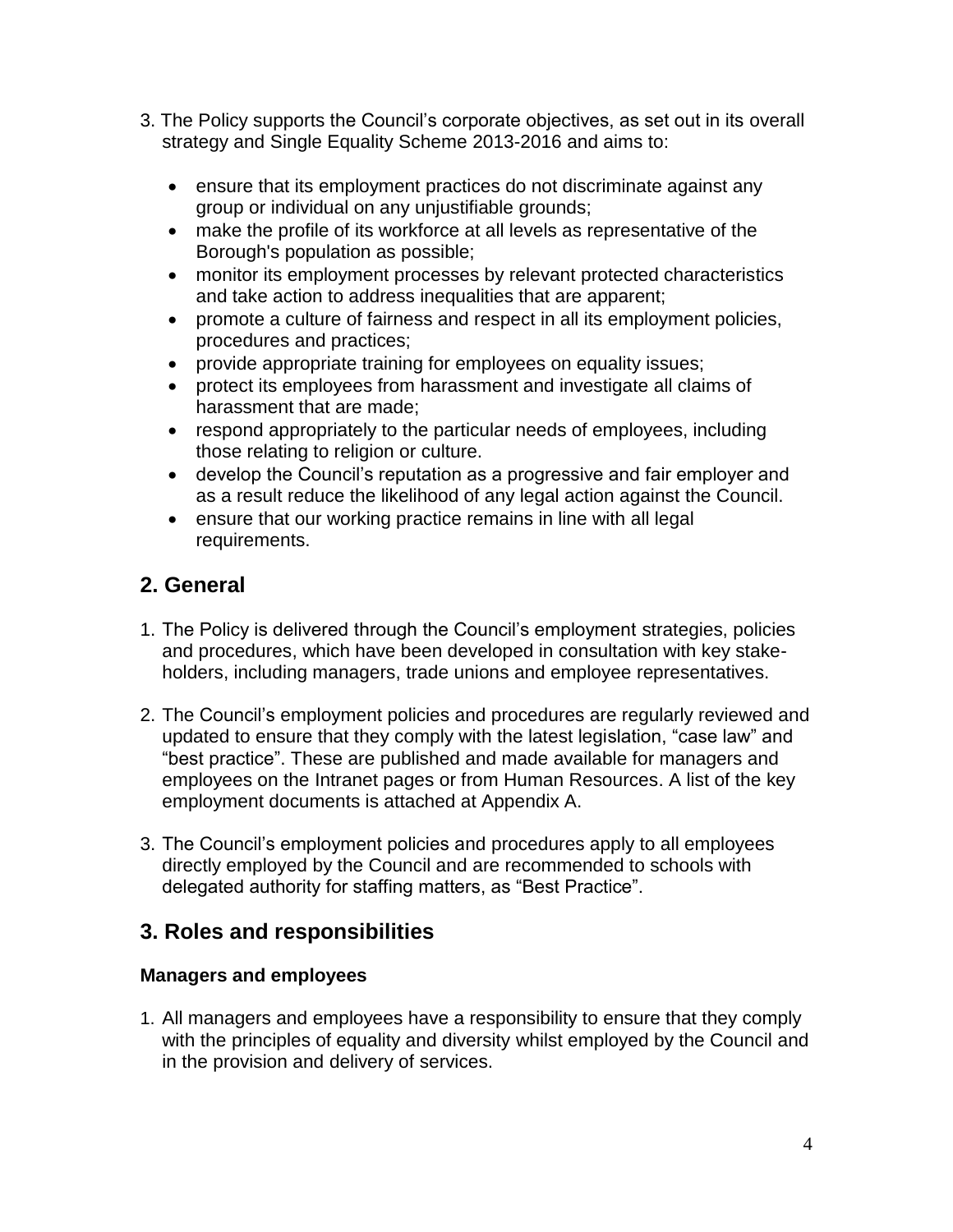- 2. Managers must also ensure that others engaged to work or provide services on behalf of the Council, including agency workers, consultants and volunteers etc are made aware of and comply with the principles of equality and diversity.
- 3. Managers and staff are required to comply with the arrangements detailed in this Policy, and the supporting employment policies and procedures and will be responsible for their own behaviour.

#### **Employee's responsibilities**

Employees are required to**:**

- Comply with and actively promote the Council's equalities and diversity policies
- Treat members of the local community, service users and colleagues with respect, fairness and equality
- Value the diversity of individuals and must not discriminate, bully or harass anyone on any grounds
- Undertake mandatory and any other relevant equalities and diversity training as and when required
- Comply with the Employees Code of Conduct and Disciplinary Rules

#### **Manager's responsibilities**

Managers are required to:

- Set standards and ensure compliance with and actively promote the Council's equalities and diversity policies
- Ensure that employees are made aware of and comply with the Councils equalities and diversity policies and undergo relevant training
- Ensure that any others engaged by or on behalf of the Council are made aware of and comply with the equalities and diversity policies, including:
	- Agency workers
	- Consultants
	- Contractors
	- Trainers and training providers
	- Volunteers and work experience
- Treat members of the local community, service users and colleagues with respect, fairness and equality
- Value the diversity of individuals and must not discriminate, bully or harass anyone on any grounds
- Investigate any complaints of discrimination or unfair treatment in accordance with the relevant Council employment policies and procedures
- Ensure that they apply policies and procedures consistently and that decisions are taken on the basis of clear, objective and justifiable criteria
- Undertake mandatory and any other relevant equalities and diversity training as and when required
- Comply with the Employees Code of Conduct and Disciplinary Rules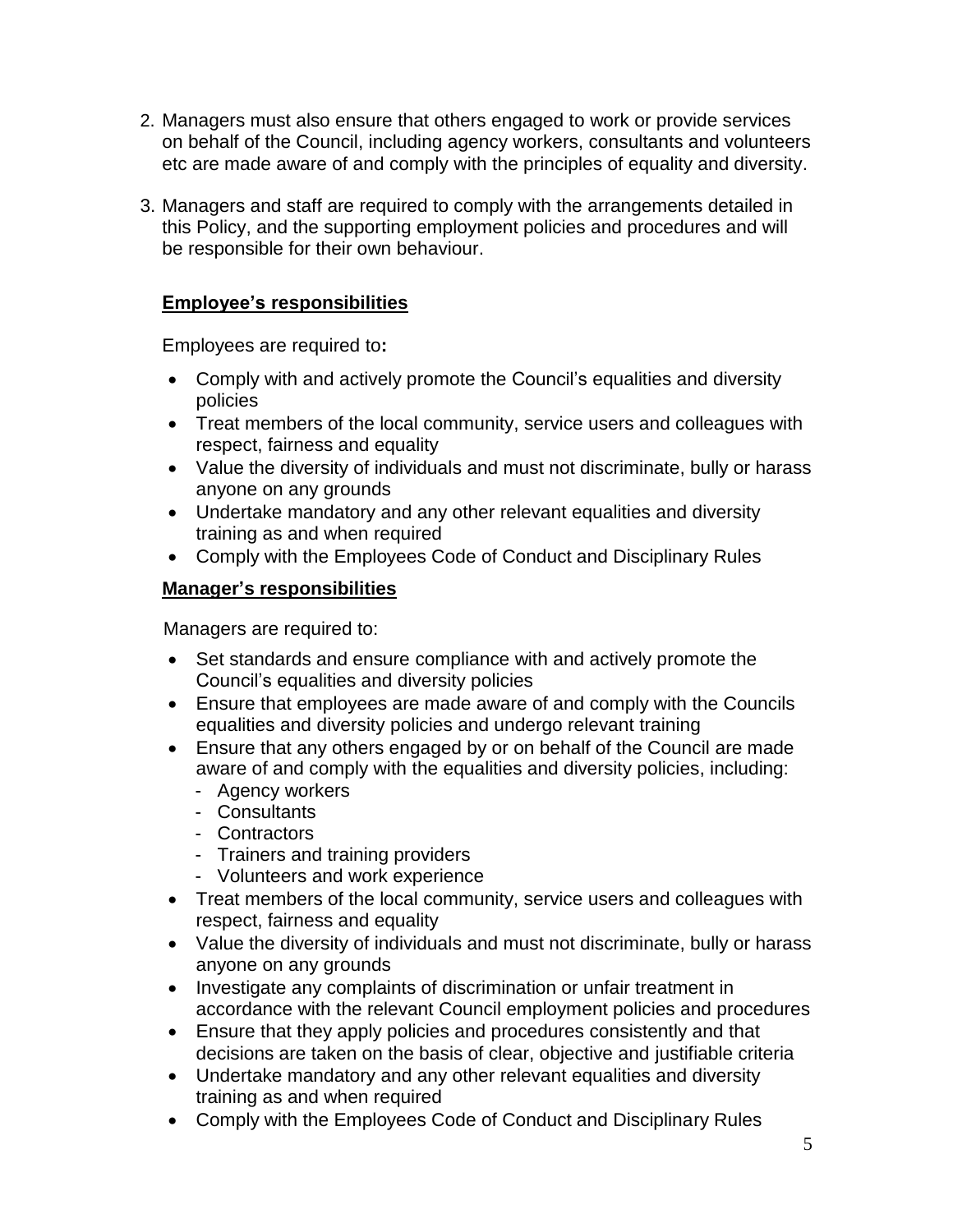#### **Human Resources**

- 4. Human Resources have a responsibility to promote effective equalities and diversity in employment practice through the development of policies and procedures and the provision of advice and support. This includes:
	- Training on equalities and diversity in employment and guidance on changes to legislation
	- Learning and development initiatives to help deliver agreed equalities aims and objectives
	- Consulting managers and staff on employment issues and providing mechanisms to feedback e.g. Staff Attitude Surveys and Focus groups
	- Advice for managers on reasonable adjustments for disabled employees and Access to Work
	- Support for managers when investigating matters through the formal stages of the employment procedures
- 5. Human Resources will monitor the application of employment policies and procedures and provide workforce data to help with setting equality objectives and developing strategies for continuous improvement.

## **4. Key employment areas**

1. Equalities and diversity is integral to every aspect of employment practice and the following details the key principles that must be applied.

#### **Appointment and selection**

- 2. All recruitment and selection decisions for appointment to the Council will be made on the basis of clear and justifiable job-related criteria.
- 3. This applies to all permanent or temporary posts and secondments, except for "acting-up" appointments where there is a requirement that the post-holder "act-up" into a post.
- 4. Everyone involved in the recruitment and selection process must complete the specified equalities and diversity training, and comply with the arrangements set out in "The Recruitment Process – A Guide for Managers".
- 5. The arrangements for appointing to posts when restructuring, or redeploying employees who cannot continue in post, are set out in the:
	- "Redundancy Procedure (including Assimilation Process)"
	- "Redeployment Arrangements"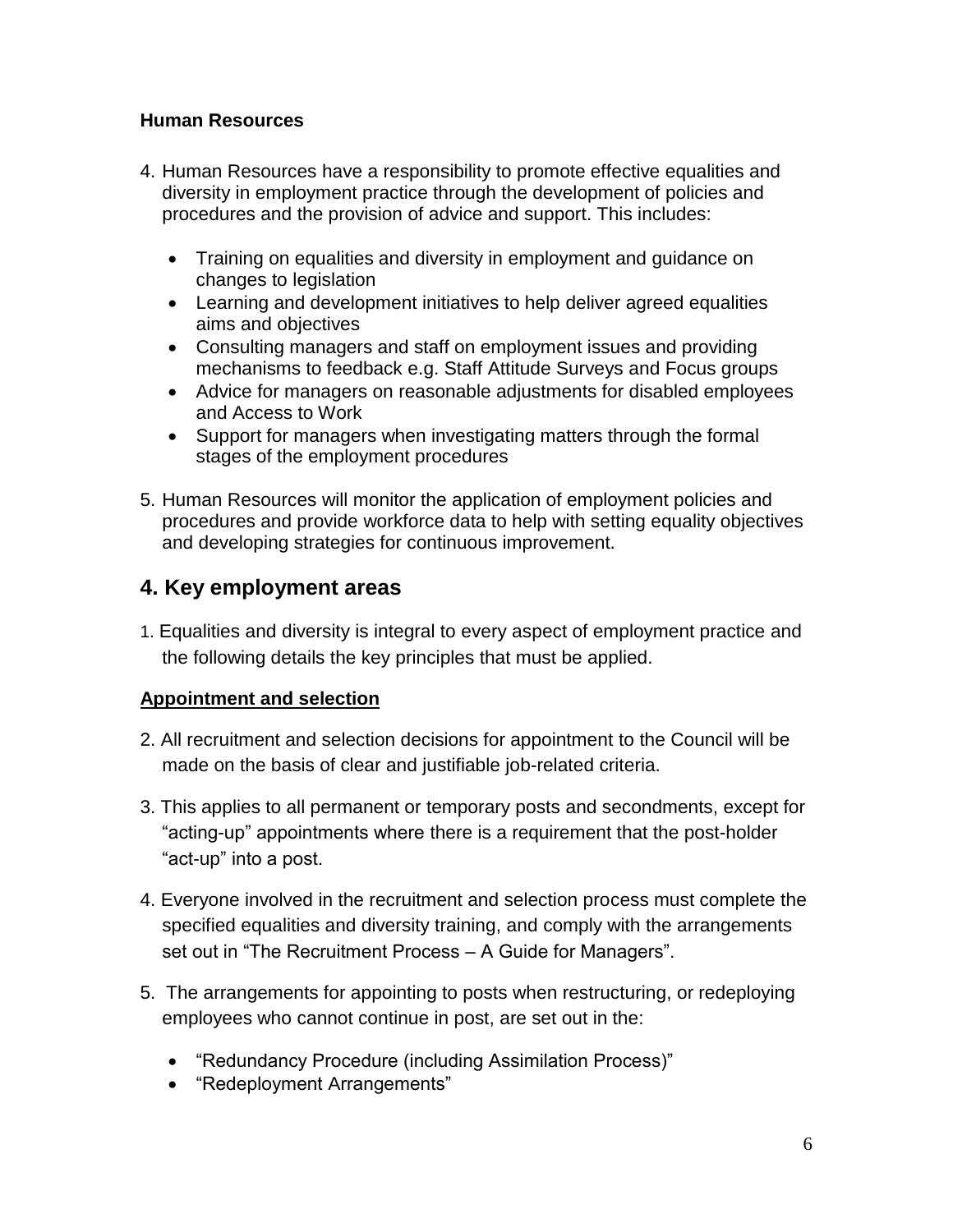#### **Learning and development**

6. The Council's "People Strategy" is aimed at equiping staff to effectively fulfil the roles required of them and sets out how this will be achieved. The aim is to ensure that we have:

 "The right people, with the right skills in the right places, with the right kinds of management and leadership, motivated to perform well."

7. The "Learning and Development Plan" sets out how resources will be used to ensure that all staff get fair access to learning and development in order to be effective in their role now and to develop themselves for the future.

### **Pay and reward**

- 8. The Council is committed to ensure equal pay for employees and that every member of staff is valued and remunerated on a fair and just basis, as set out in its annual Pay Policy Statement.
- 9. It remains committed to being part of the local government national pay negotiation structure (overseen by the National Joint Council). Pay levels are determined through an established job evaluation system, as follows:
	- Employees at PO6 and below Greater London Provincial Council (GLPC)
	- Employees at PO7 and above HAY
- 10. The Council has also committed to pay all its employees in substantive posts an annual salary which equates to at least £9 per hour; this is above the London Minimum Wage.

### **"Positive action"**

- 11. The Council may decide to take "positive action" under the Single Equality Scheme to address under-representation in particular areas or across the Council in terms of particular groups. "Positive action" is not the same as "positive discrimination" and it is important to understand the difference i.e.:
	- a) "Positive discrimination" is unlawful except in limited, specified circumstances e.g.:
		- i) To redeploy an employee who is pregnant or on statutory adoption or maternity or additional paternity leave and at risk of redundancy i.e. who is without a post after the assimilation or selection process; or
		- ii) Where there is a genuine occupational qualification (GOC) for a person from a specific group or protected characteristic for the role, (e.g. in a women's refuge); or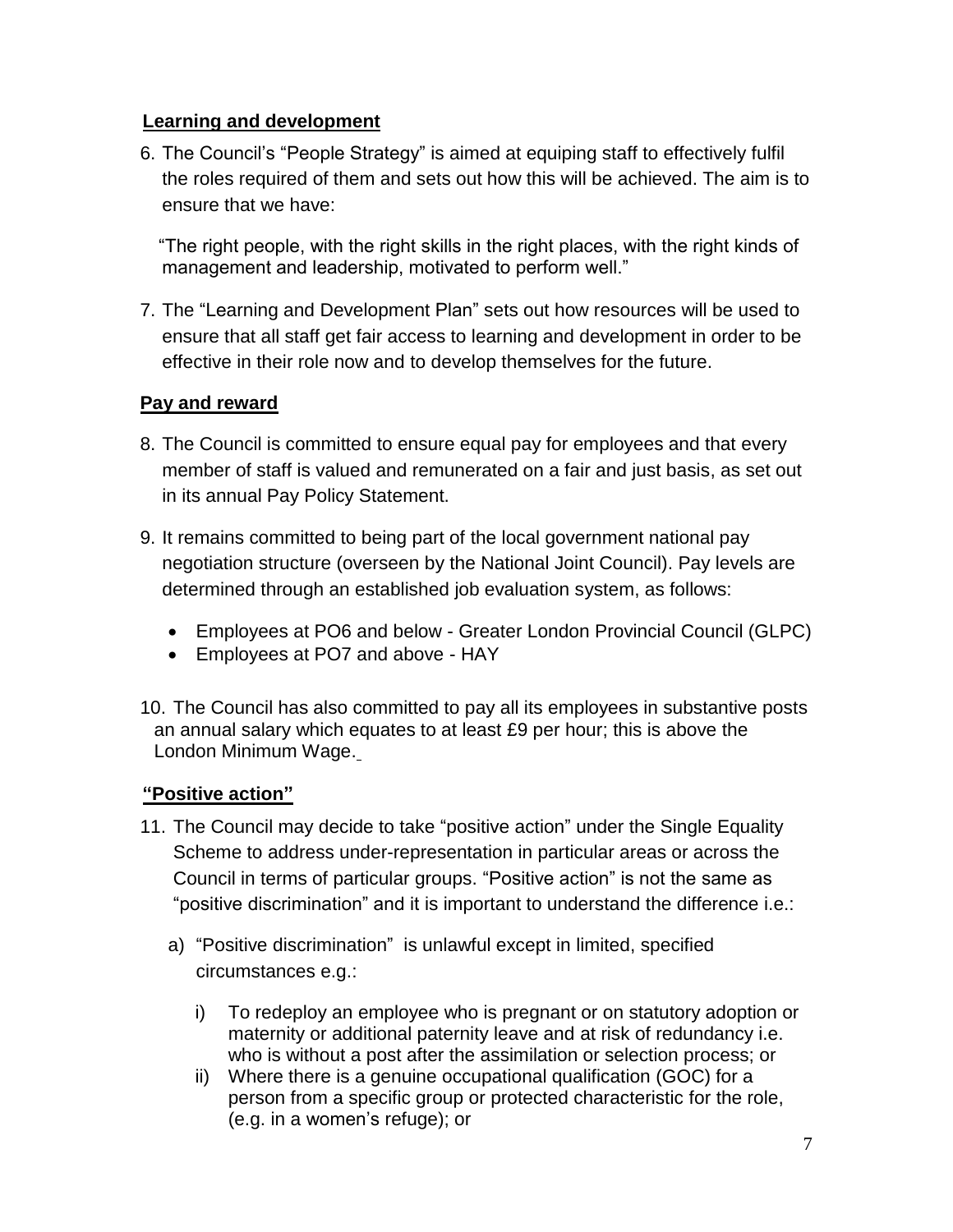- iii) Where a disabled employee can longer continue in their post and it agreed as reasonable adjustments to move them into another
- b) "Positive action" involves initiatives to attract, recruit and retain people from under-represented groups and examples may include:
	- Advertising posts in targeted publications or media
	- Employee development schemes e.g. mentoring and shadowing
	- Outreach work e.g. to encourage people to apply for posts
- 12. If a manager wishes to take "positive action" for their particular service area, they should seek advice first from their HR Business Partner, so a clear case can be agreed. Managers need to be aware of the risks associated with "positive action" and the potential for complaints to an Employment Tribunal.

#### **Trade unions**

- 13. The Council recognises trade unions for the purpose of collective bargaining and values their role in helping it to meet its strategic objectives in relation to equalities and diversity.
- 14. It also respects the rights of employees to choose whether or not they wish to belong to a trade union. No employee or job applicant will be given preferential treatment, discriminated against or victimised on the grounds of membership or non-membership of a trade union.

#### **Under-represented employee support networks**

- 15. The Council has supported the setting up of employee support networking arrangements for under-represented groups, and consult with them on matters relating to equalities and diversity in employment.
- 16. The networks provide employees from under-represented groups with a representative voice on issues affected them and an opportunity to share their experience and provide support to colleagues.

## **5. Equalities and diversity in the workplace**

#### **Discrimination, bullying and harassment**

1. The Council is committed to providing a working environment where individuals are treated with fairness, dignity and respect and is free from all forms of discrimination, bullying and harassment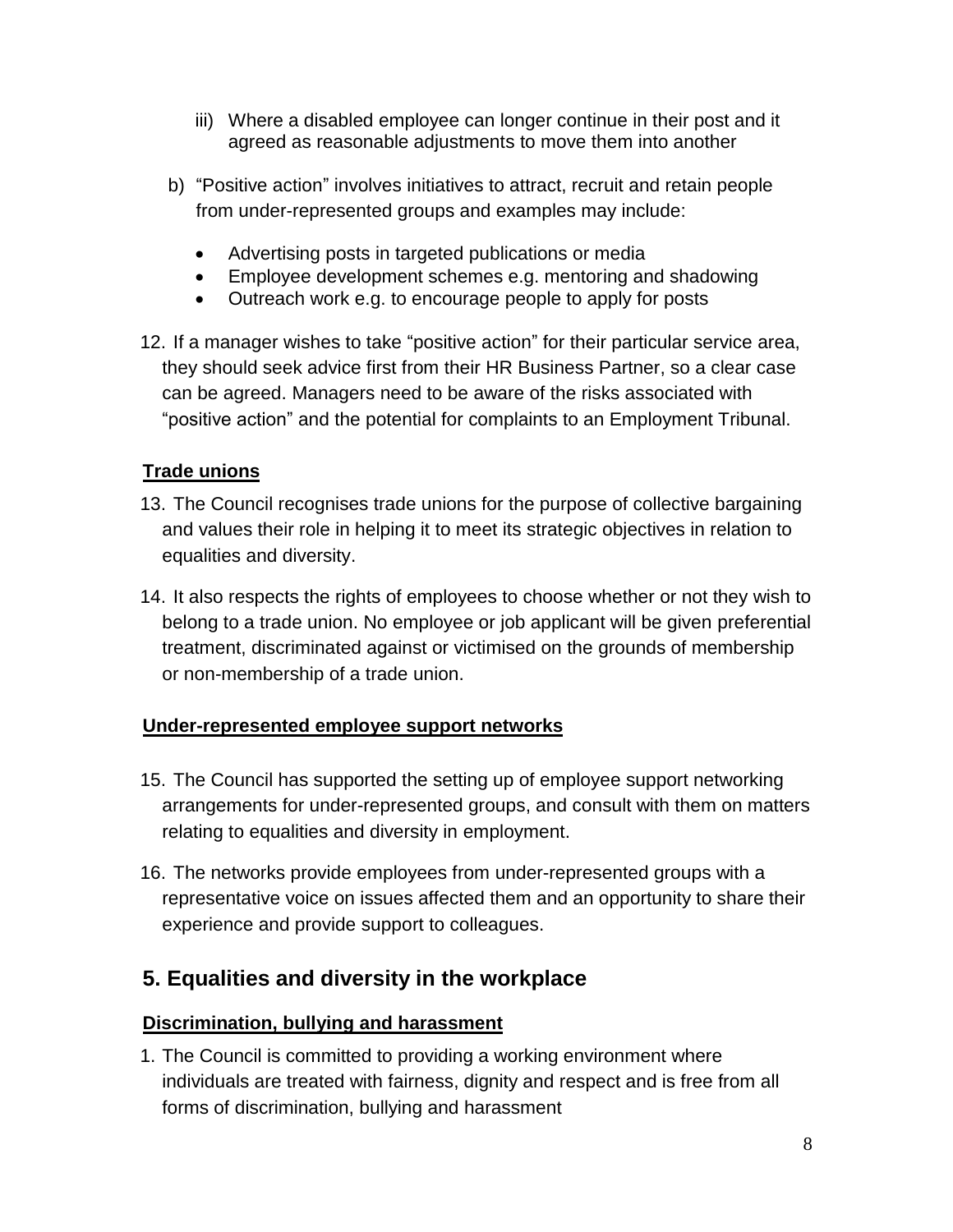- 2. Employees are encouraged to report any incidents of discrimination, bullying or harassment they experience or witness so the Council can investigate these through the relevant procedure and resolve the matter where possible.
- 3. Any employee who is found to have discriminated against or bullied or harassed a work colleague or customer of the Council will be subject to disciplinary action, up to and including summary dismissal.

#### **Employing disabled people**

- 4. The Council has adopted the Social Model of Disability and will continue to work to remove barriers so that disabled people are able to fulfil their potential and fully participate in society.
- 5. The Council is a Department for Works and Pensions accredited "Two Tick" employer who demonstrate that have and continue achieved five commitments relating to the employment of disabled people, as detailed at Appendix B.
- 6. It also has a statutory duty to make "reasonable adjustments" so a disabled person has the same access to everything that is involved in getting and doing a job as a non-disabled person, as far as is reasonable.

### **Workplace issues**

- 7. The Council has established procedures for dealing with workplace issues which follow the ACAS statutory Code of Practice for Disciplinary and Grievance Procedures, as well as case law and "best practice".
- 8. The "Grievance Resolution Procedure" is open to all employees to raise genuine workplace grievances and have them dealt with fairly, consistently, promptly and objectively, with a view of trying to achieve an agreed resolution
- 9. The"Disciplinary Procedure" is designed to ensure that there are fair and objective arrangements for dealing with disciplinary issues in the workplace and try to help employees to improve unsatisfactory conduct and behavior.

### **Workforce targets**

10. One of the key objectives in the Council's Single Equality Scheme is to ensure the development of an effective and diverse workforce that is representative of the community served by the Council.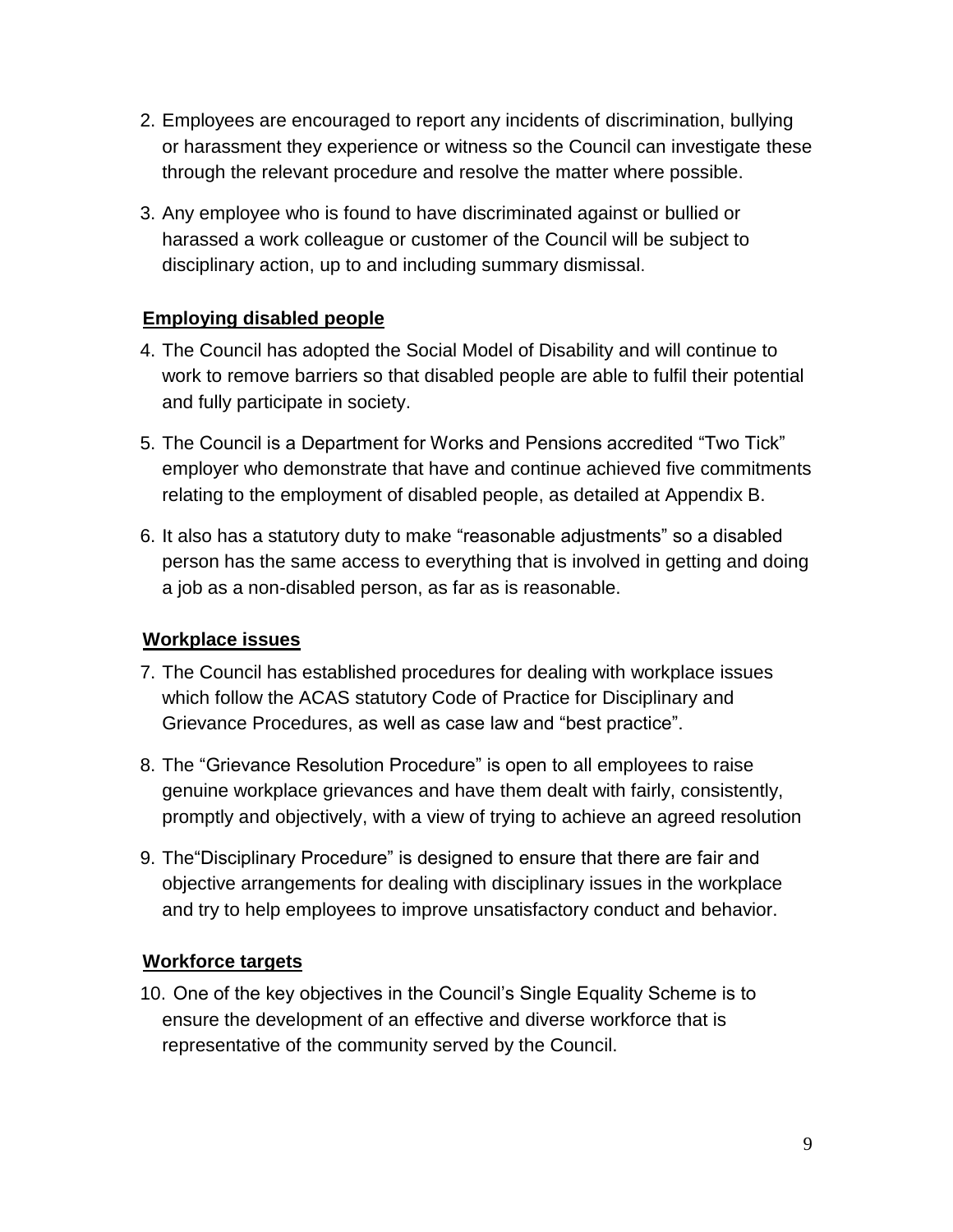11. To help achieve this aim, the Council will establish targets around the employment of under-represented groups but this will not impact on its statutory duty to recruit the best person for a job, based on job-related criteria.

## **6. Monitoring**

- 1. The Equality Act 2010 placed a legal duty on public sector employers including the Council, to publish information annually about their workforce relating to the "protected characteristics" and which is available on the Council's website.
- 2. The Council will continue to review its employment policies, procedures and practices to ensure that they conform to the standards in this document and to monitor the diversity of its workforce.
- 3. The workforce monitoring will be shared with Members, management, trade unions and staff representatives and where necessary, further action recommended.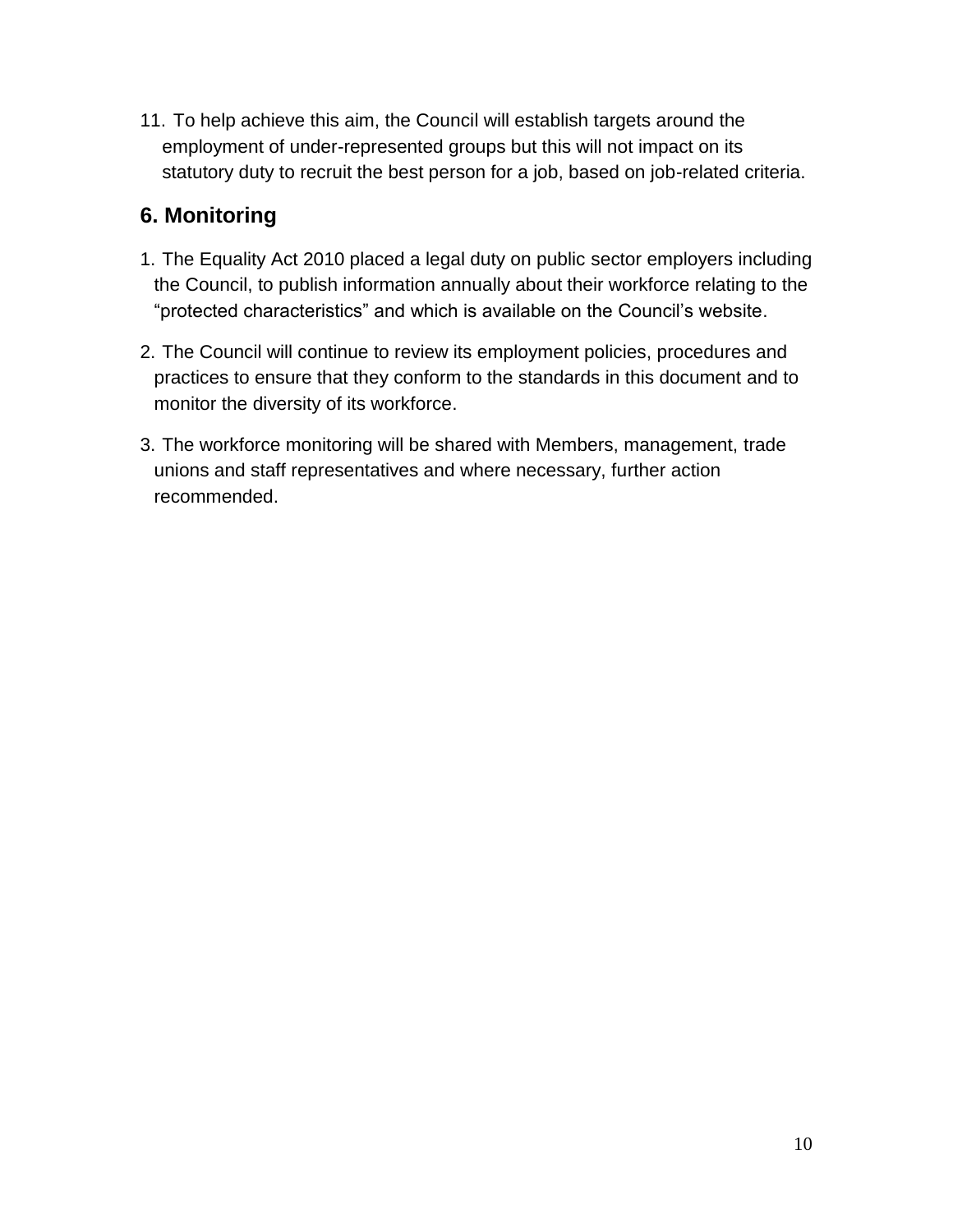### **Appendix A.**

Other key employment documents:

"The Recruitment Process – A Guide for Managers (2013)"

"Staff Charter"

"Learning and Development Plan"

"People Strategy"

"Pay Policy Statement 2014/2015

"Employees Code of Conduct"

"Disciplinary Procedure and Rules"

"Grievance Resolution Procedure"

"Secondment Arrangements"

"Redundancy Procedure (including Assimilation Process)"

"Re-engagement of Former Council Employees"

"Employee Volunteering Policy"

"Statutory Right to Request Flexible Working"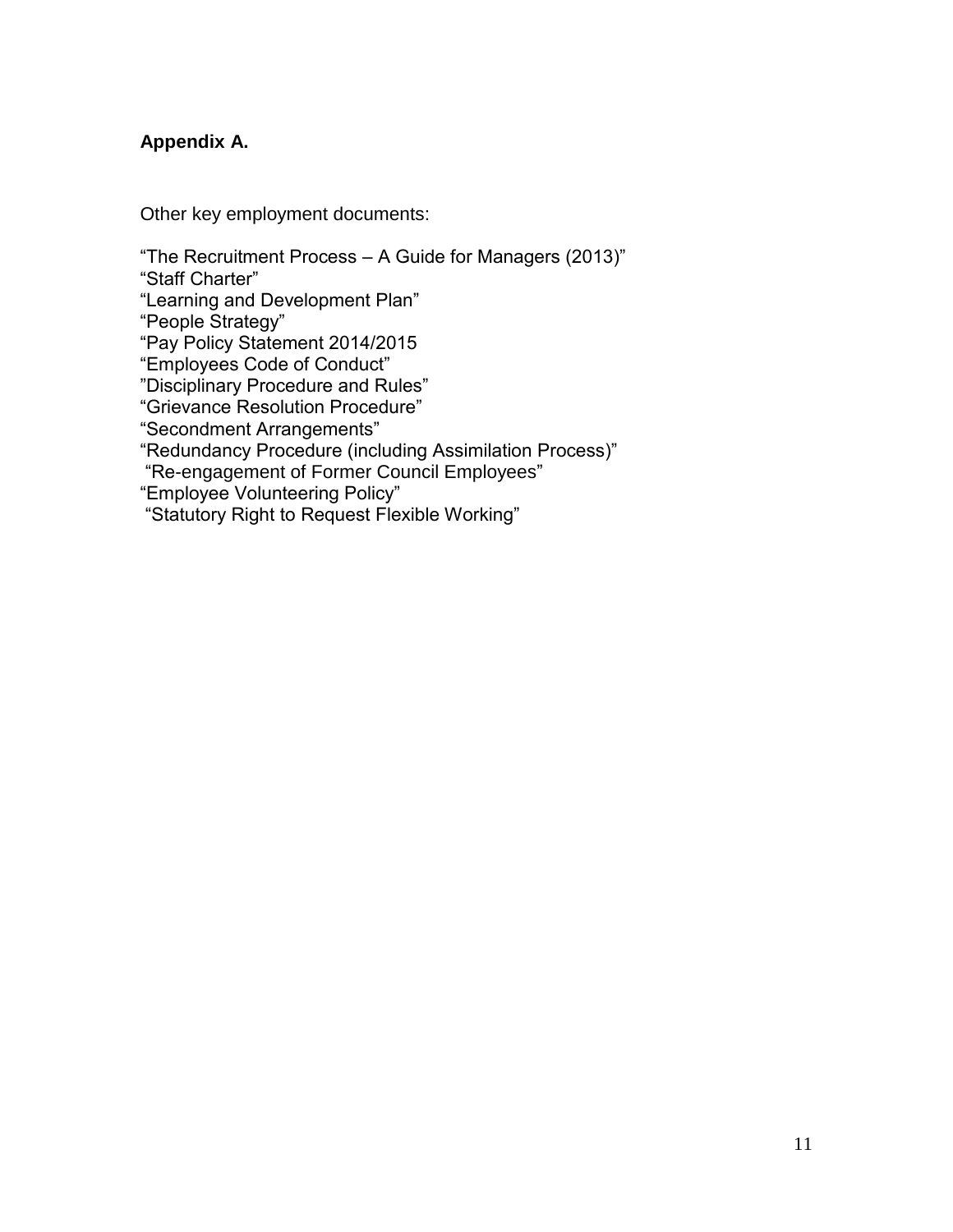### **Appendix B**

#### **"Two-Tick" Employer Accreditation**

The accreditation is awarded to employers who demonstrate to the Department for Work and Pensions (Job Centre Plus) that they have achieved, and are committed to, continually achieving 5 commitments relating to the employment of disabled people.

The 5 commitments are to:

- Interview all disabled applicants who meet the minimum criteria for the job
- Ensure a mechanism is in place to discuss, at any time, but at least once a year, with disabled employees what can be done to ensure that they can develop and use their full abilities
- Make every effort to ensure that when employees become disabled, they stay in employment
- Take action to ensure that all employees develop the appropriate level of disability awareness needed to make these commitments work
- Conduct an annual review on what has been achieved and plan ways to improve on them. This is reported to the Department of Work and Pensions

The award of the accreditation is reviewed annually when the employer has to demonstrate to Job Centre Plus what action it has taken to meet the 5 commitments this is an ongoing commitment.

The retention of the 'Positive about Disability' Two Ticks symbol is one of the Councils employment priorities in the Action Plan for our Single Equality Scheme 2013 to 2016.

It is one of the ways the Council demonstrate its commitment to creating 'an environment, which encourages disabled people to seek and maintain employment with us'.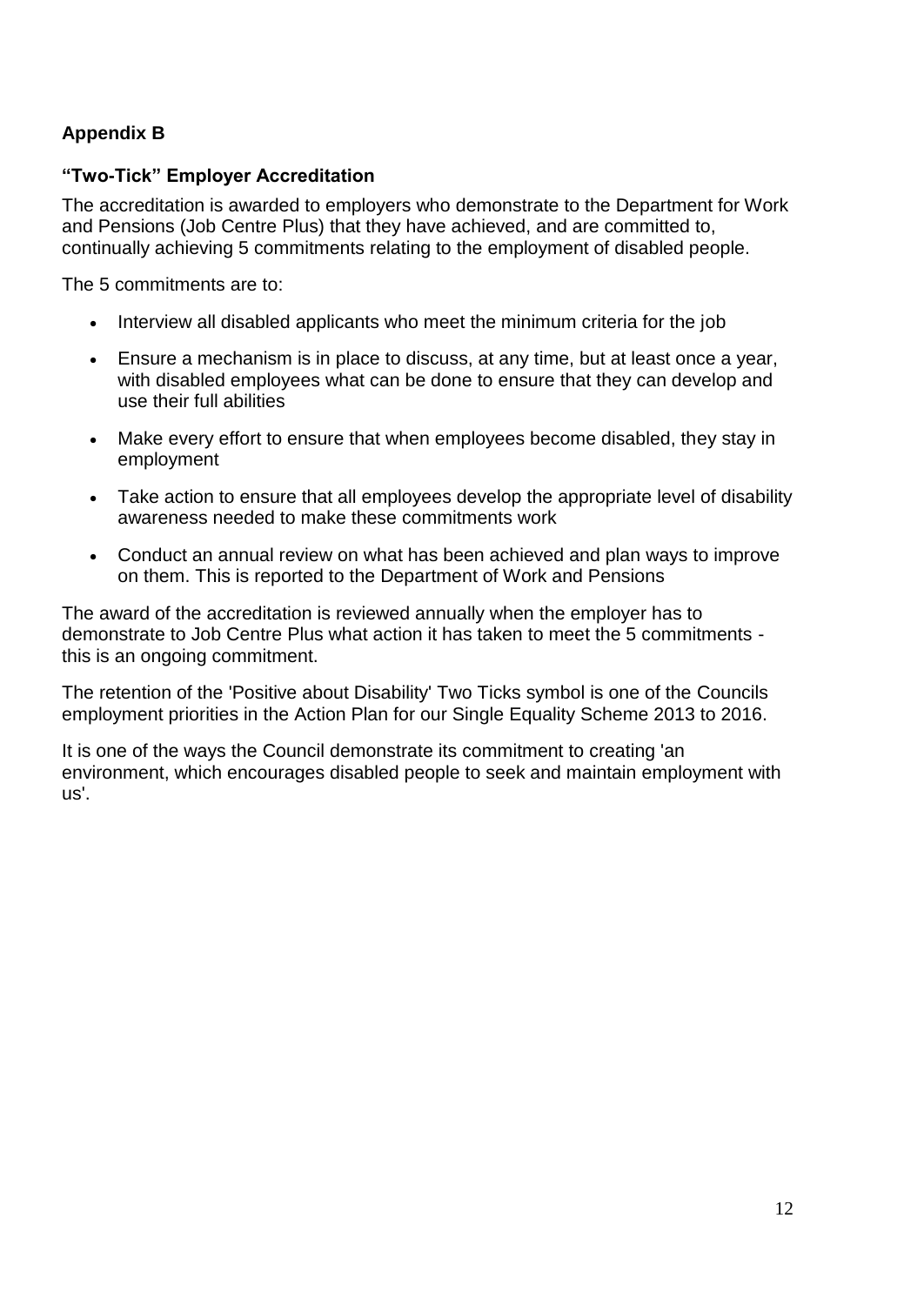#### London Borough of Barking and Dagenham Call direct on 020 8215 3000

Out of hours emergencies only Phone: 020 8594 8356 Fax: 020 8227 3470 [Email: 3000direct@lbbd.gov.uk](mailto:3000direct@lbbd.gov.uk) [Web: www.barking-dagenham.gov.uk](http://www.barking-dagenham.gov.uk/) We have tried to make sure that this information is correct at the time of going to print. However, information may change from time to time.

You must not copy this document without our permission © 2011 London Borough of Barking and Dagenham.

Date: 3 September 2014